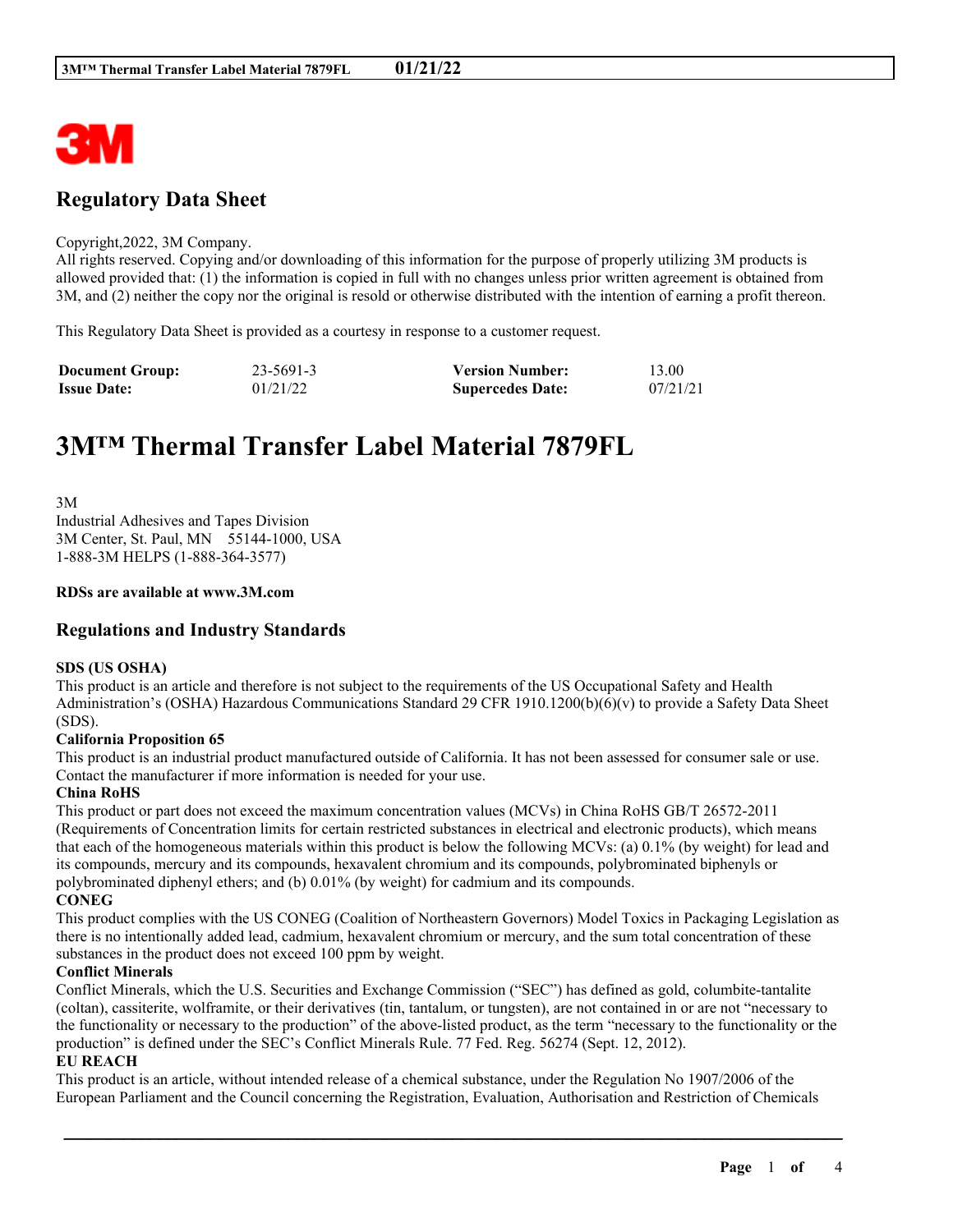(REACH) (refer to REACH, Article 3(3)). It is not a chemical preparation. Therefore, it is not subject to the (pre)-registration or the registration process. It does not require a safety data sheet.

# **EU REACH**

This product, including any article that the product is composed of, does not contain at greater than 0.1% by weight a Substance of Very High Concern (SVHC) substance identified according to Article 59 of REACH. This declaration reflects the substances on the candidate SVHC list, effective January 2022.

# **EU RoHS**

This product does not exceed the maximum concentration values (MCVs) set under EU Directive 2011/65/EU (RoHS recast/RoHS 2), as stated in Annex II to that directive. This means that each of the homogenous materials within this product does not exceed the following MCVs: (a) 0.1% (by weight) for lead, mercury, hexavalent chromium, polybrominated biphenyls or polybrominated diphenyl ethers; and (b) 0.01% (by weight) for cadmium.

# **EU RoHS Phthalates**

This product does not exceed the maximum concentration values (MCVs) for phthalates set under EU Directive 2011/65/EU (RoHS recast/RoHS 2), as amended by EU 2015/863, which applies to finished EEE after July 22, 2019 for Category 1-7, 10- 11 products and after July 22, 2021 for Category 8 and 9 products. This means that each of the homogeneous materials within this product does not exceed the MCV of 0.1% (by weight) for each of the following phthalates: DEHP, BBP, DBP, and DIBP.

# **Fluorinated Greenhouse Gas**

A Fluorinated Greenhouse Gas (or F-Gas) listed under Annex I and II of Regulation (EU) No 517/2014 of the European Parliament and of the Council of 16 April 2014 is not intentionally added to the product.

# **Halal**

This product has not been certified Halal.

# **Kosher**

This product has not been certified Kosher.

# **Stockholm Agreement**

This product does not contain Persistent Organic Pollutants (POPs) at or above applicable thresholds per Annexes A, B, and C of the Stockholm Convention, May 2004 and subsequent amendments.

\_\_\_\_\_\_\_\_\_\_\_\_\_\_\_\_\_\_\_\_\_\_\_\_\_\_\_\_\_\_\_\_\_\_\_\_\_\_\_\_\_\_\_\_\_\_\_\_\_\_\_\_\_\_\_\_\_\_\_\_\_\_\_\_\_\_\_\_\_\_\_\_\_\_\_\_\_\_\_\_\_\_\_\_\_\_\_\_\_\_

**Sustainability Advantage: Recycled content**

This product does not contain recycled content.

# **TSCA Section 6**

This product is not known to contain 2,4,6-Tri-tert-butylphenol (CAS 732-26-3).

# **TSCA Section 6**

This product is not known to contain Decabromodiphenyl Ether (Deca-BDE) (CAS 1163-19-5).

#### **TSCA Section 6**

This product is not known to contain Hexachlorobutadiene (HCBD) (CAS 87-68-3).

**TSCA Section 6**

This product is not known to contain Pentachlorothiophenol (PCTP) (CAS 133-49-3).

**TSCA Section 6**

This product is not known to contain Phenol, isopropylated phosphate (3:1) (PIP (3:1)) (CAS 68937-41-7).

# **Chemicals and/or Compounds of Interest**

**4,4'-Methylenebis(2,6-Diethylaniline) (CAS 13680-35-8)** : Not intentionally added. **Acrylamide (CAS 79-06-1)** : Not intentionally added. **Alkylphenol (AP)** : Not intentionally added. **Alkylphenolethoxylates (APE)** : Not intentionally added. **Antimony and (Sb) Compounds** : Not intentionally added. **Aromatic Amines** : Not intentionally added. **Arsenic and (As) Compounds** : Not intentionally added. **Asbestos** : Not intentionally added. **Azocolorants and Azodyes** : Not intentionally added. **Beryllium and (Be) Compounds** : Not intentionally added. **Bismuth and (Bi) Compounds** : Not intentionally added. **Bisphenol A (BPA) (CAS 80-05-7)** : Not intentionally added. **Butyl Benzyl Phthalate (BBP) (CAS 85-68-7)** : Not intentionally added.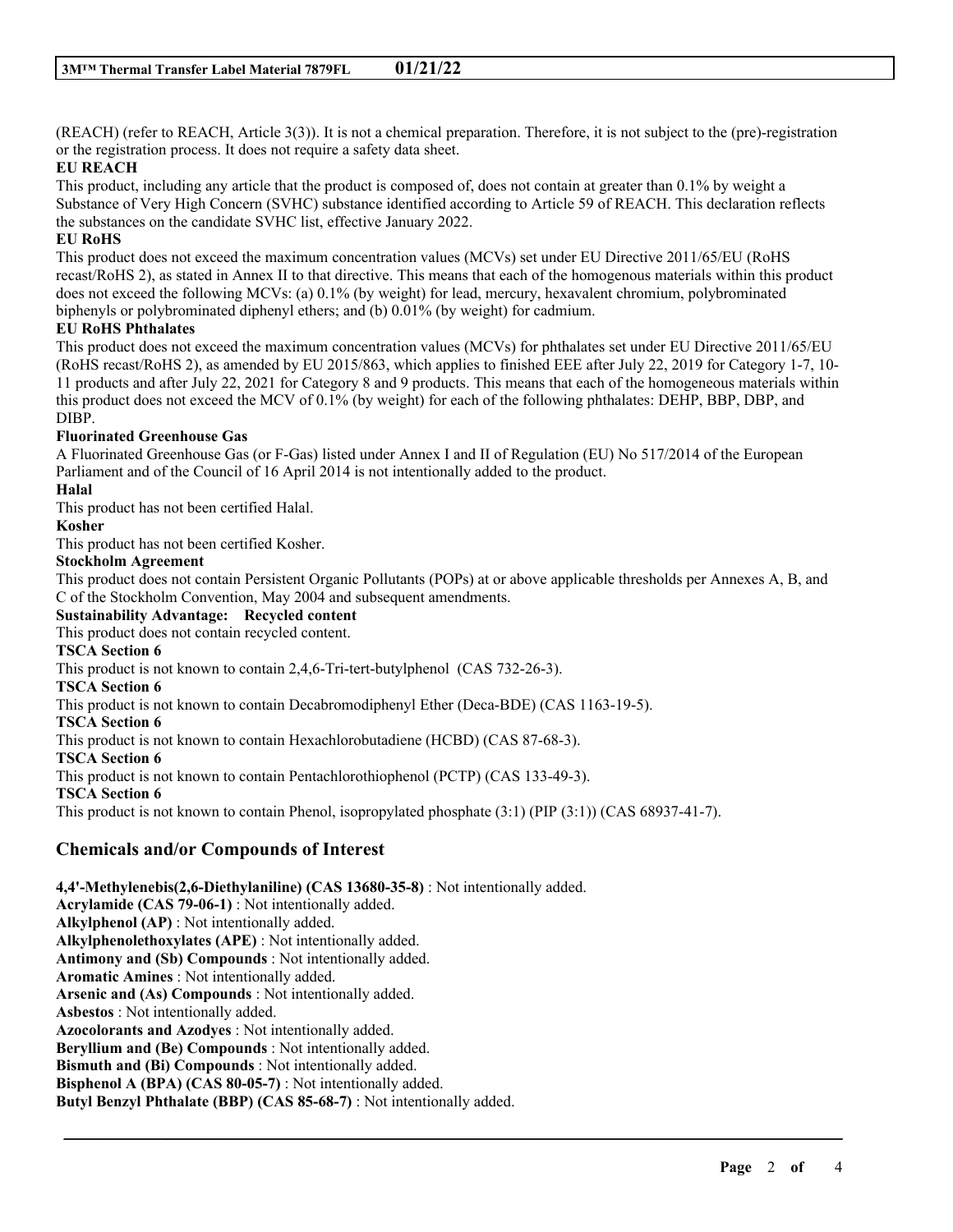**Butylated Hydroxytoluene (BHT) (128-37-0)** : Not intentionally added. **Cadmium and (Cd) Compounds** : Not intentionally added. **Chlorinated Paraffins, Short Chain** : Not intentionally added. **Chromium and (Cr) Compounds** : Not intentionally added. **Cobalt and (Co) Compounds** : Not intentionally added. **Colophony (Rosin) (CAS 8050-09-7)** : Not intentionally added. **Crystalline Silica** : Not intentionally added. **Decabromodiphenyl Ether (Deca-BDE) (CAS 1163-19-5)** : Not intentionally added. **Di(2-Ethylhexyl) Phthalate (DEHP) (CAS 117-81-7)** : Not intentionally added. **Dibutyl Phthalate (DBP) (CAS 84-74-2)** : Not intentionally added. **Dibutyl Tin Compounds** : Not intentionally added. **Diisodecyl Phthalate (DIDP)** : Not intentionally added. **Diisononyl Phthalate (DINP)** : Not intentionally added. **Dimethyl Fumarate (DMF) (CAS 624-49-7)** : Not intentionally added. **Dimethylacetamide (CAS 127-19-5)** : Not intentionally added. **Di-n-Octyl Phthalate (DNOP) (CAS 117-84-0)** : Not intentionally added. **Dioxins and Furans** : Not intentionally added. **Flame Retardants (not PBB or PBDE)** : Not intentionally added. **Flavorings** : Not intentionally added. **Formaldehyde (CAS 50-00-0)** : Not intentionally added. **Genetically Modified Organisms (GMOs)** : Not intentionally added. **Gluten** : Not intentionally added. **Halogenated Compounds** : Bromine, chlorine, fluorine, iodine or chemical compounds containing them are not intentionally added. **Hexavalent Chromium and (Cr+6) Compounds** : Not intentionally added. **Lead and (Pb) Compounds** : Not intentionally added. **Melamine (CAS 108-78-1)** : Not intentionally added. **Mercury and (Hg) Compounds** : Not intentionally added. **Musk Xylene (CAS 81-15-2)** : Not intentionally added. **Nickel and (Ni) Compounds** : Not intentionally added. **Nonylphenol (NP)** : Not intentionally added. **Nonylphenol Ethoxylates (NPE)** : Not intentionally added. **Nuts** : Not intentionally added. **Organochlorine Pesticides** : Not intentionally added. **Organophosphate Pesticides** : Not intentionally added. **Organotin Compounds** : Not intentionally added. *Organotin in liner <0.01%* **Ozone Depleting Chemicals (ODCs)** : Not intentionally added. **Perfluorooctanesulfonic Acid (PFOS) (CAS 1763-23-1)** : Not intentionally added. **Perfluorooctanoic Acid (PFOA) (CAS 335-67-1)** : Not intentionally added. **Phthalates** : Not intentionally added. **Polybrominated Biphenyls (PBB)** : Not intentionally added. **Polybrominated Diphenylethers (PBDE)** : Not intentionally added. **Polychlorinated Biphenyls (PCBs)** : Not intentionally added. **Polychlorinated Naphthalenes (PCNs) (>3 Chlorine Atoms)** : Not intentionally added. **Polycyclic Aromatic Hydrocarbons (PAHs)** : Not intentionally added. **Polyvinyl Chloride (PVC)** : Not intentionally added. **Radioactive Substance** : Not intentionally added. **Selenium and (Se) Compounds** : Not intentionally added. **Tetrabromobisphenol A (TBBA) (CAS 79-94-7)** : Not intentionally added. **Tributyl Tin Compounds** : Not intentionally added. **Triphenyl Tin Compounds** : Not intentionally added. **Zinc and (Zn) Compounds** : Not intentionally added.

Disclaimers: The information provided in this document related to material content represents 3M's knowledge and belief, which may be based in whole or in part on information provided by suppliers to 3M. This is intended to answer commonly asked questions about 3M products and is not intended to be a comprehensive listing of all substances that may be of interest or that may be regulated in this or other 3M products, nor is it intended to be a comprehensive

\_\_\_\_\_\_\_\_\_\_\_\_\_\_\_\_\_\_\_\_\_\_\_\_\_\_\_\_\_\_\_\_\_\_\_\_\_\_\_\_\_\_\_\_\_\_\_\_\_\_\_\_\_\_\_\_\_\_\_\_\_\_\_\_\_\_\_\_\_\_\_\_\_\_\_\_\_\_\_\_\_\_\_\_\_\_\_\_\_\_